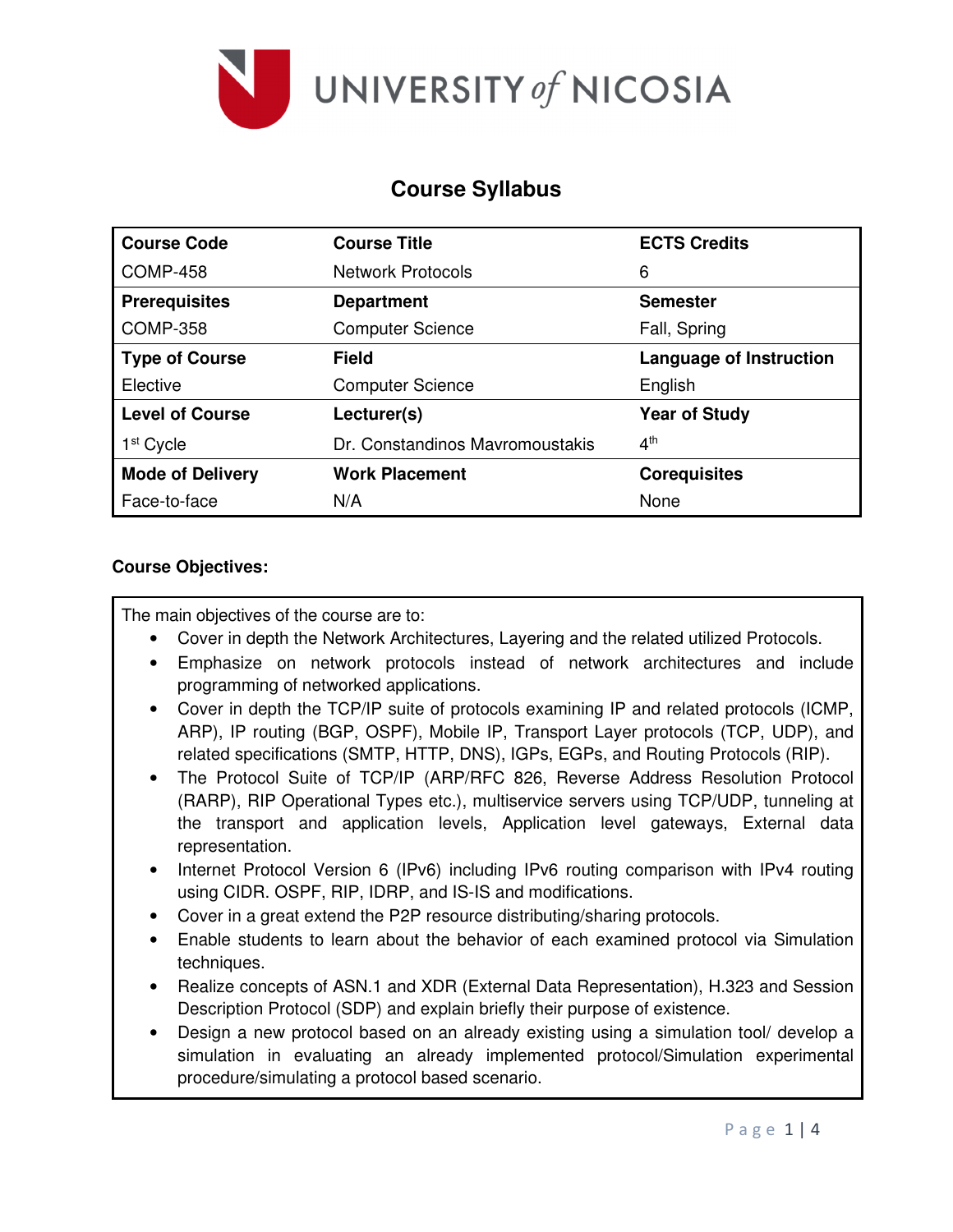

### **Learning Outcomes:**

After completion of the course students are expected to be able to:

- Recognize communication protocols used in layered and in systems that use protocols/ identify the major communications protocols/ know why different protocols are used for different applications.
- Distinguish the concepts and the underlying infrastructure of such systems and systems hosting the Protocol Suite of TCP/IP.
- Identify the issues and problems, together with the solutions in implementing communication systems.
- Develop a simulation in evaluating an already implemented protocol.
- Demonstrate and analyze the basic conceptual models for widely deployed protocols.
- Explain various protocol paradigms and the subsequent issues that arise.
- Learn the basic protocols of the infrastructure being used upto now, and the protocols which support the Internet Protocol.
- Learn about the Service principles and definitions, Addressing, ICMP, ARP, DHCP. Routing principles (distance vector, link state, inter-domain), mobile host routing.
- Learn about the IPv6 and the difference with the protocols which are supported by IPv6.
- Perform network analysis and design through different network protocols/ middleware protocol support.
- Be aware of the future trends in the networking environment.

#### **Course Content:**

- 1. Introduction. Network Architectures. Layering and Protocols.
- 2. Review of Data link Layer. Ethernet and Wireless Medium access.
- 3. Network Layer Protocols. Internet Protocol: Learn about the Service Definition, Addressing, ICMP, ARP, DHCP. Routing principles (distance vector, link state, inter-domain), mobile host routing, IPv6.
- 4. Concepts of ASN.1 and XDR (External Data Representation), H.323 and Session Description Protocol (SDP) and explain similar contexts and their purpose of existence.
- 5. Transport layer Protocols. User Datagram Protocol (UDP) definition, Transmission Control Protocol (TCP)connection management, TCP congestion control (slow start, fast retransmit and recovery).
- 6. Client-Server Programming. TCP Client, TCP Server, Application Data management, UDP Client/Server.
- 7. BitTorrent and other peer-to-peer file sharing protocols. Protocols for efficient distribution of large amounts of data.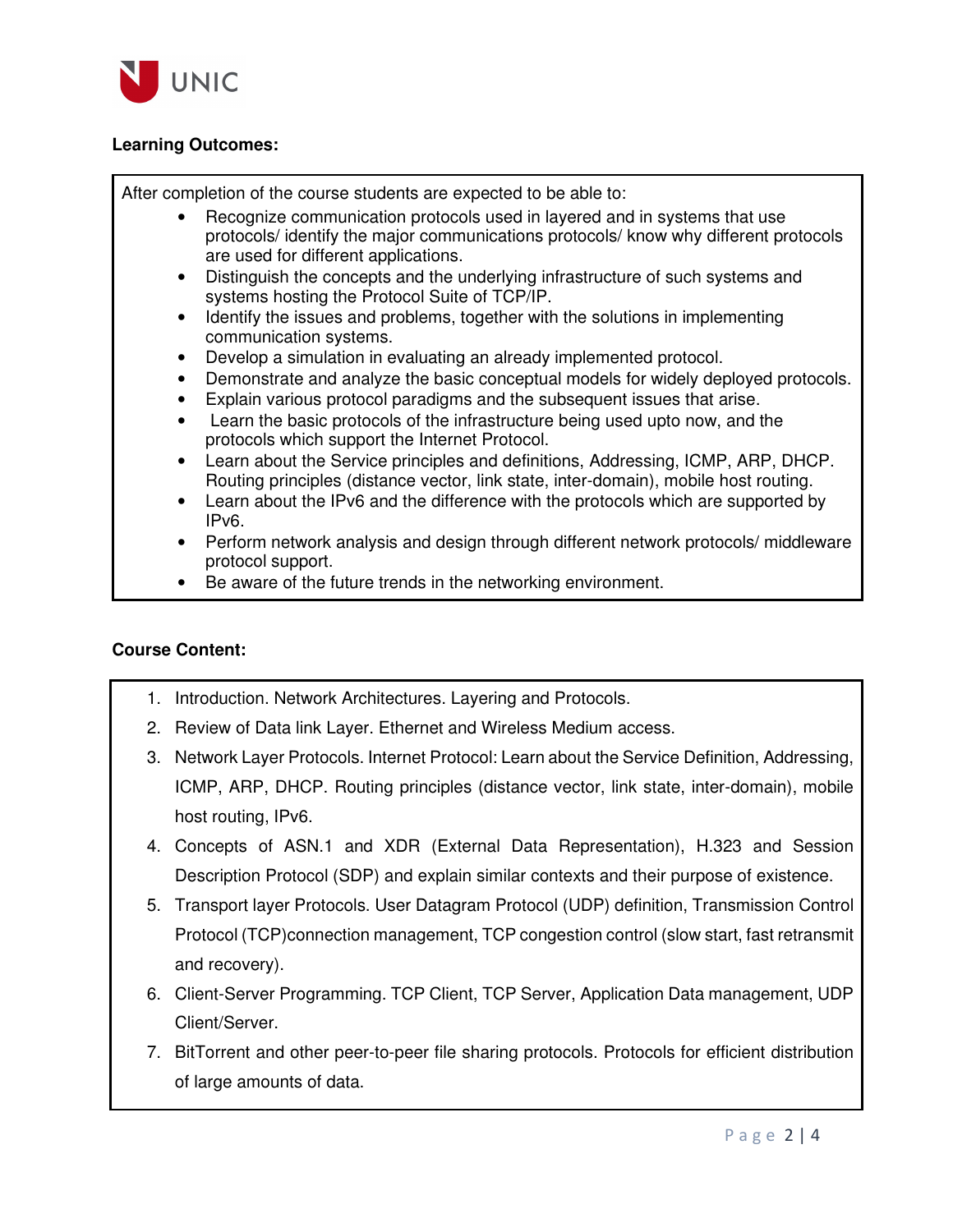

- 8. Networked Applications. E-mail Applications (SMTP), Domain Name System, the Web and HTTP, FTP, TELNET.
- 9. Classification of Networking Protocols. Adaptive/ non-adaptive and hybrid or/and based on resources' constraints.
- 10. Perform network analysis and design. Different network protocols/ middleware protocol support.
- 11. Design a simple UDP-based protocol for retrieving files from a server with specific requirements based on network-centric parameters. (i.e. authentication and stop-and-wait transmission of the data may be used).
- 12. Use SimTools to validate and evaluate the determined Protocols.

\* Including Emulation/Simulation experiments for certain network scenarios using Core packages by Oracle, NS-3 and other integrated packages

#### **Learning Activities and Teaching Methods:**

Lectures, Lab Presentations, Lab Tutorials, Practical and Theoretical Exercises and Assignments.

#### **Assessment Methods:**

Tests/Quizes, Design project, Homework, Project, Mid-Term, Final Exam.

#### **Required Textbooks / Readings:**

| <b>Title</b>                                  | Author(s)     | <b>Publisher</b>                                  | Year | <b>ISBN</b>                                                       |
|-----------------------------------------------|---------------|---------------------------------------------------|------|-------------------------------------------------------------------|
| Core Network<br>protocols                     | Hartpence B.  | O'Reilly and Nova<br>Publisher- O'Reilly<br>Media | 2016 | <b>ISBN 10:</b><br>1449306535<br><b>ISBN 13:</b><br>9781449306533 |
| Web Services:<br>Principles and<br>Technology | Papazoglou M. | <b>Prentice Hall</b>                              | 2014 | <b>ISBN-10:</b><br>0321155556<br><b>ISBN-13:</b><br>9780321155559 |